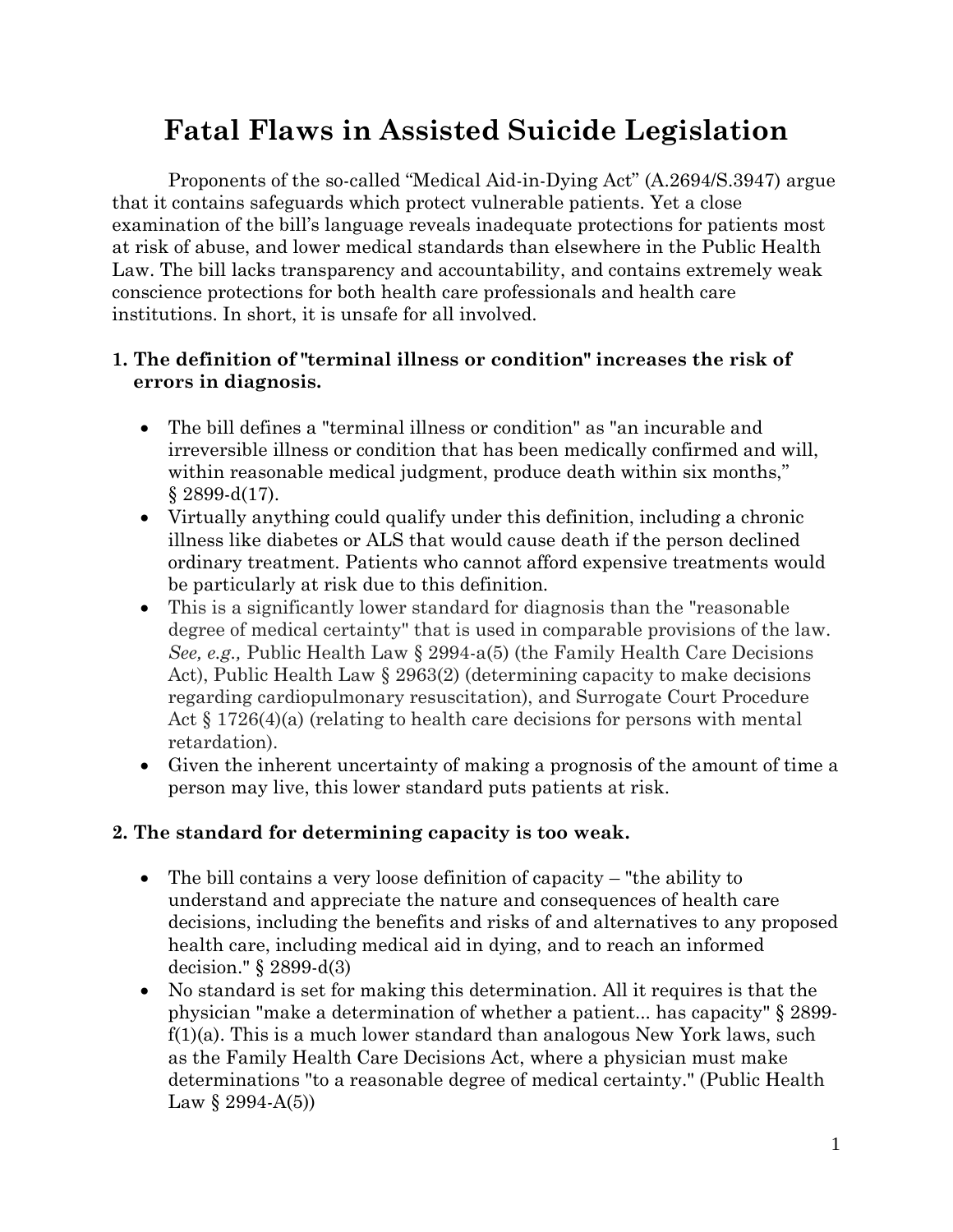The "capacity" standard is clearly inadequate, which is a crucial flaw since this is the threshold determination of whether a patient can even make a request for suicide assistance.

#### **3. No psychological screening, counseling, diagnosis or treatment is required.**

- There is no mandatory referral of the patient to a psychiatrist to determine if they are suffering from a treatable mental illness that led to the suicide request (e.g., clinical depression).
- Instead, a referral is only optional and it is limited to determining if the patient has decision-making capacity § 2988-f(c).
- Even if a referral is made, there is no requirement that it be done by a physician or psychiatrist -- the bill only requires an evaluation by a "mental health professional," which includes a nurse practitioner or psychologist. §§ 2899-i(1) and 2899-d(11).
- There is no requirement that the patient's family be notified, which isolates the patient from the very people who can provide them with the support they need.
- The bill thus essentially abandons vulnerable patients who are suffering from treatable psychological conditions.

### **4. There are inadequate protections for patients when the request is made.**

- The bill has weak witness requirements. This is problematic because patients, particularly isolated elderly patients in long-term care facilities, are vulnerable to exploitation and abuse.
- The bill requires two witnesses to a patient's written request for assisted suicide. But one of the witnesses can be a person entitled to a portion of the patient's estate, or a person associated with the health care facility where the patient is receiving treatment. § 2899-e(3)
- There is no requirement that the witnesses even know the patient prior to the suicide request. § 2899-e(3). Instead, the witnesses are permitted merely to certify that the patient "provided proof of identity". § 2899-k.
- There is no waiting period between the time of the request and the time when the suicide drugs can be dispensed.
- There is no requirement that the patient be a New York resident. This means that New York could turn into a suicide destination, and death on request will be available to vulnerable people with no connection to our state or to the treating physician.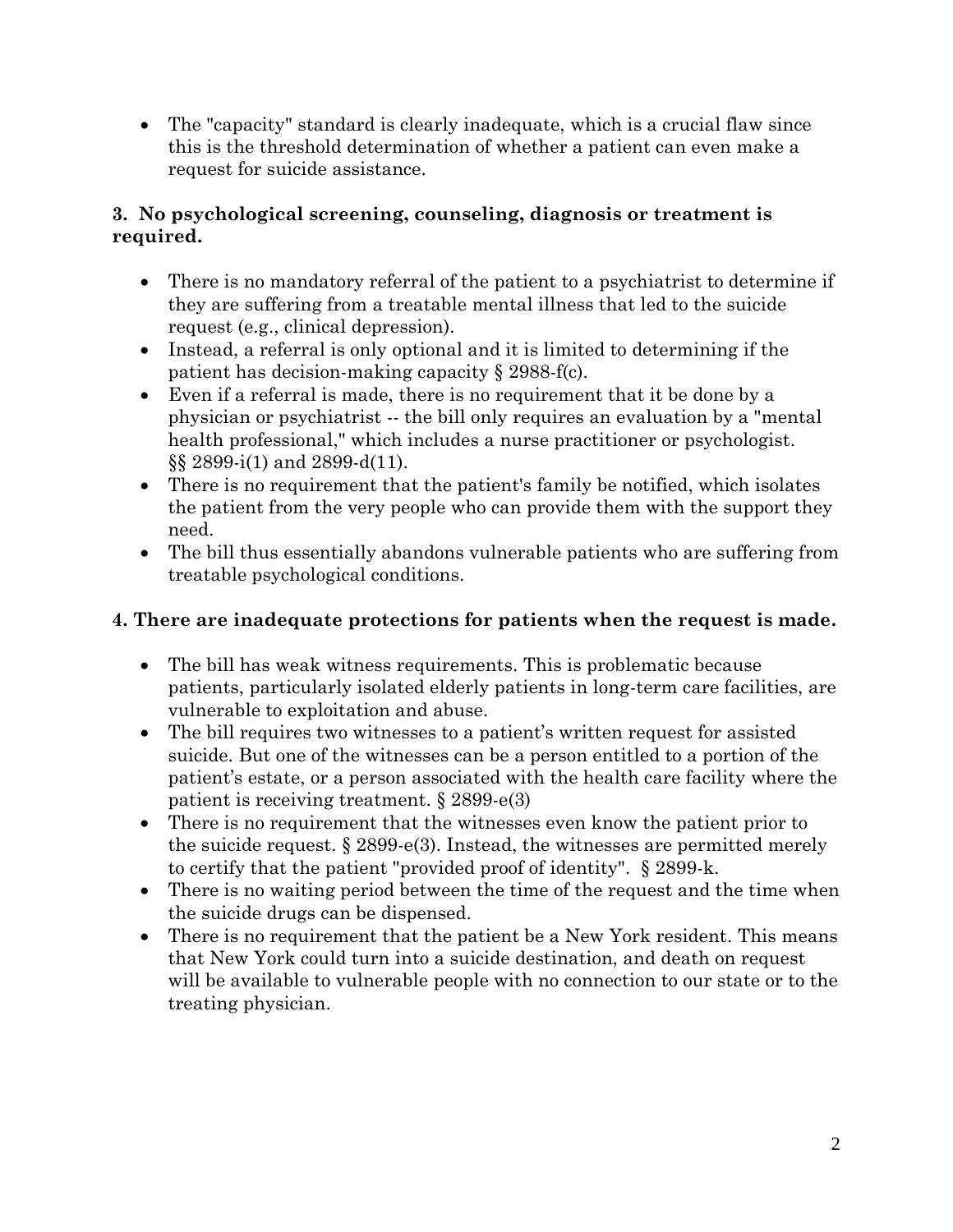#### **5. There are no protections for the patient after the drugs are dispensed.**

- Once the patient receives the pills, there are absolutely no protections. There is no oversight as to when, where, with whom, etc. the patient actually takes the lethal dosage of drugs.
- There is no requirement that the patient's decision-making capacity be evaluated at the time that they self-administer the pills.
- There is no way to ensure that the patient isn't being coerced into taking the lethal medication.
- There is no requirement of any follow-up evaluation by the physician, to determine if the patient's condition has changed or if other treatments have become available.
- There is no requirement of any further evaluation by a mental health professional, to determine if the patient is suffering from a psychological illness (e.g., clinical depression).
- No physician or other health professional is required to be present at the time the patient takes the lethal pills. The patient may thus suffer unnecessarily.
- There is no way to ensure that the drugs are not used or abused by someone in the house other than the patient.
- There is a provision that "a person in control of the unused medications shall personally deliver the unused medication for disposal to the nearest qualified facility..." § 2899-o. But there is no enforcement mechanism or accountability for that provision.
- The lack of patient protection at the time the drugs are administered is even more dangerous, given the lack of transparency and oversight in the bill (see Points 7 and 8, below).

#### **6. Patients are stripped of existing legal protections.**

- The bill states that "A patient who requests medication under this article shall not, because of that request, be considered to be a person who is suicidal, and self-administering medication under this article shall not be deemed to be suicide, for any purpose."  $\S 2899-n(1)(a)$ . This would strip patients of important legal protections.
- Under current law, persons who are at risk of harming themselves are given extensive protection under Mental Hygiene Law Article 9. That statute permits the involuntary commitment of any person who may be in danger of harming him or herself, so that they can be evaluated and treated by mental health practitioners. There are also extensive due process provisions in that law to ensure that the person's rights are being protected.
- Other vulnerable patients may be protected by the appointment of a guardian or conservator pursuant to Mental Hygiene Law Article 81. There are also substantial due process requirements that are designed to ensure the safety of the patient.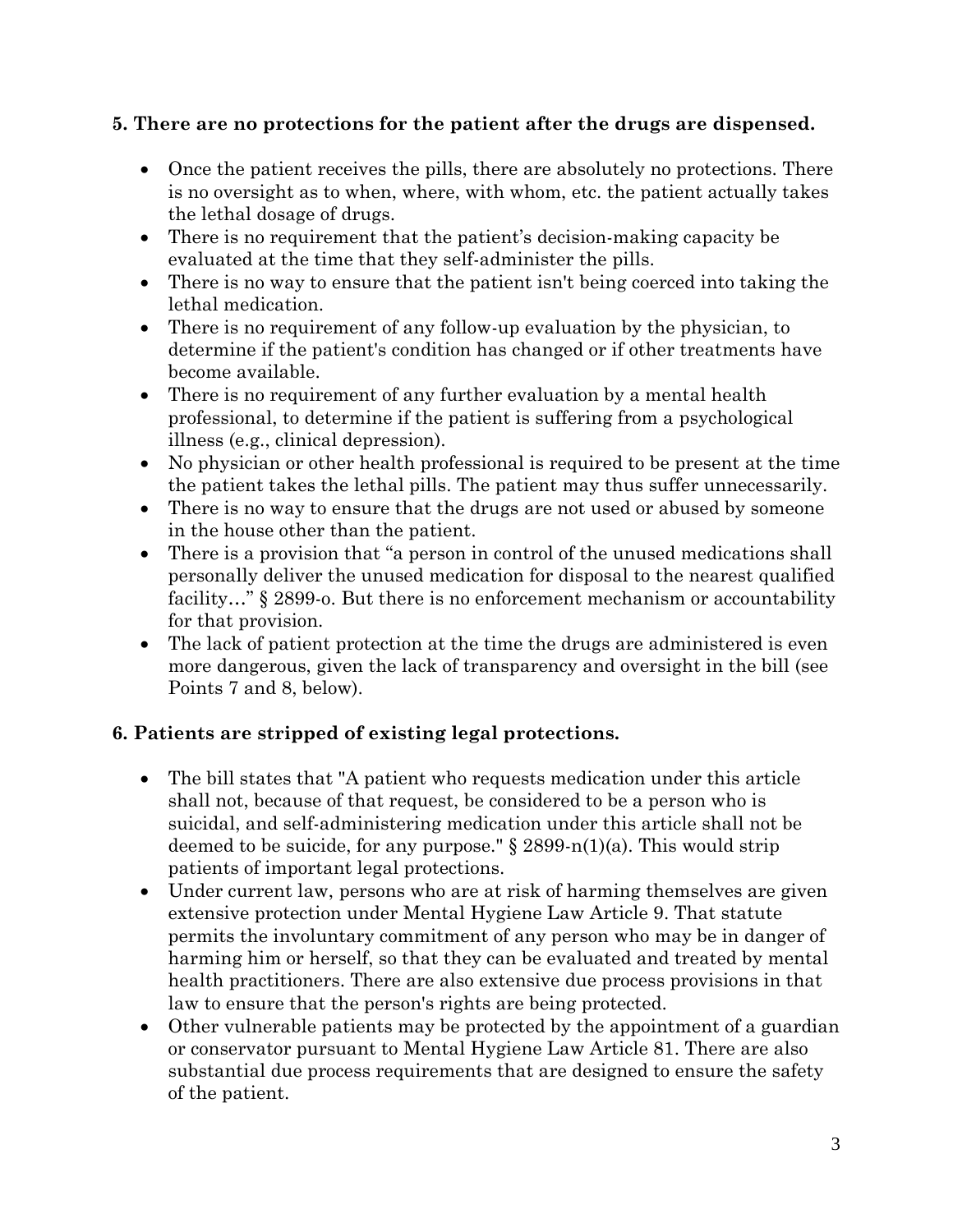This excludes the possibility of invoking significant legal protections from vulnerable patients, and creates an invidious double standard -- terminally ill patients are denied rights and due processes that are available to all others.

#### **7. Intentional false statements on death certificates hide the truth.**

- The bill's definition of "medical aid in dying" acknowledges that the medicine is the cause of death, not the underlying illness ("the medical practice of a physician prescribing medication to a qualified individual that the individual may choose to self-administer **to bring about death**"). This fits any reasonable definition of "suicide". § 2899-d(8)
- But instead of listing the cause of death as suicide, the bill requires that the physician lie on the death certificate. The bill specifically states that the death certificate shall indicate that the cause of death "will be the underlying terminal illness or condition." § 2899-p(2).
- Under any other circumstance, a deliberate false statement on a death certificate would be a crime. Penal Law § 175.30, Public Health Law §  $4102(1)(a)$ .
- The failure to identify suicide as the actual cause of death will hamper efforts to oversee the implementation of the law, since information on death certificates will not be reliable and there will be no way to determine if physician-assisted suicides have actually occurred.
- The bill also prohibits insurance companies from denying benefits to any person who commits suicide. Together with the false statement that is required on the death certificate, this creates clear incentive for insurance fraud, and thus for undue influence or coercion.

#### **8. There will be no effective accountability and oversight to prevent abuses.**

- The bill immunizes the physician and other health professionals from any criminal, civil or professional liability, so long as they acted with "reasonable good faith". § 2899-l(1).
- There is also a blanket exclusion of any criminal prosecution for anything done under the bill – "Action taken in accordance with this article shall not be construed for any purpose to constitute suicide, assisted suicide, attempted suicide, promoting a suicide attempt, euthanasia, mercy killing, or homicide under the law, including as an accomplice or accessory or otherwise." § 2899-n(1)(b)
- This "good faith" defense and blanket exclusion clause completely negate the purported penalty provisions elsewhere in the bill (*see* §§ 2899-l(2) and 2899 r(2)) and prevents any meaningful oversight by law enforcement officials.
- There is no mechanism for a systematic evaluation and oversight by public health authorities.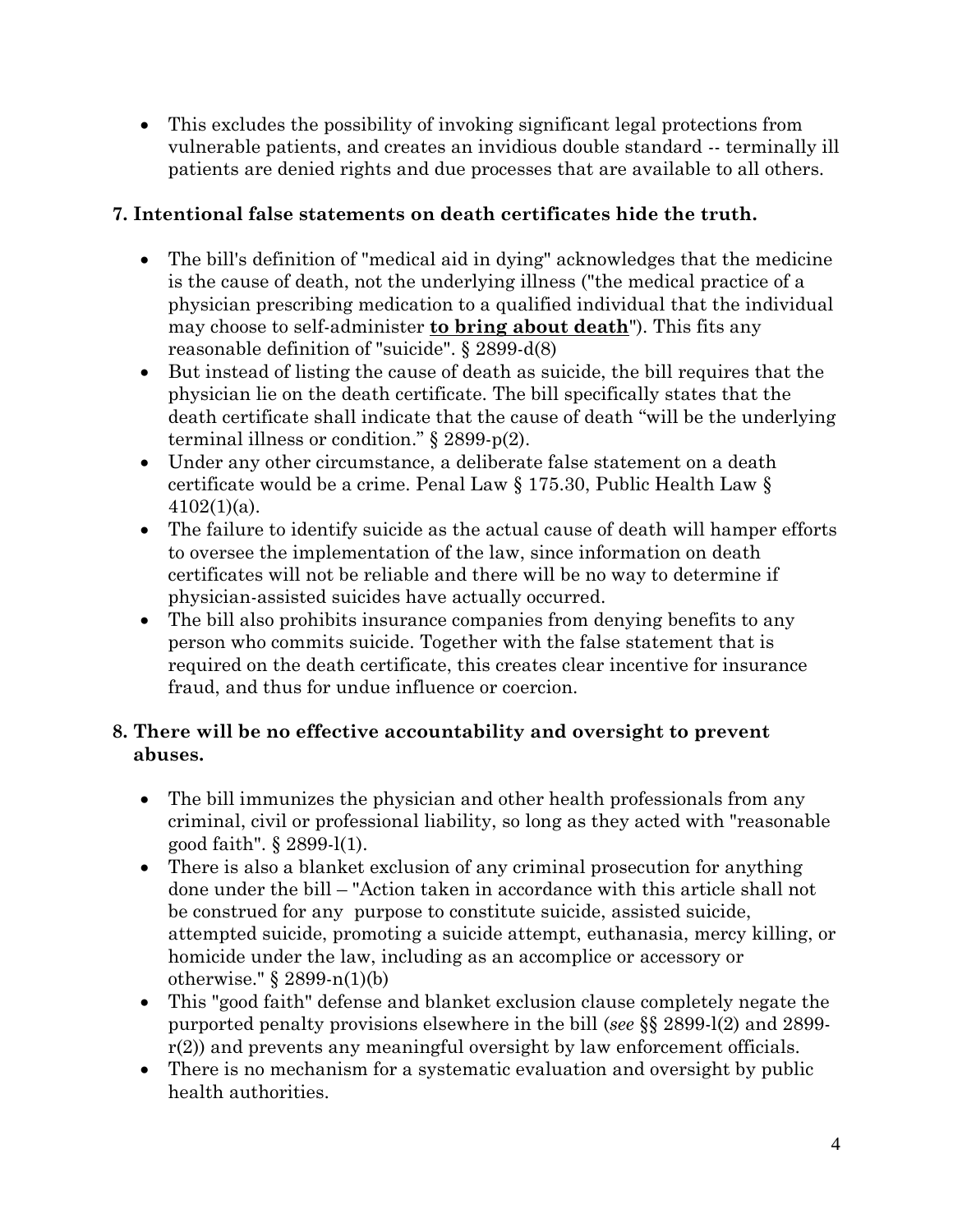- There is no requirement that a report be made to the Health Department whenever action is taken under the statute. See § 2899-j (requiring only entries in the patient's health record, but not requiring any report to public authorities).
- The bill requires an annual review by the Department of Health of a **sample** of patient records, but there is no mechanism for identifying those records or ensuring that they are a representative sample.  $\S 2899-q(1)$ .
- Any records collected by the Department are completely shielded from being produced pursuant to the Freedom of Information Law. § 2899-q(1). As a result, if this bill were enacted, there is no possibility for independent evaluation of how the law is being implemented.
- Although the bill does require the Department to issue an annual report, this will have no real value because of the incompleteness of the records and the lack of independent review. § 2899-q(2).
- This lack of oversight capability will make it impossible to track the incidence of assisted suicide, or to ascertain whether the law is being abused.

## **9. There is inadequate conscience protection for individuals.**

- The bill states that "A physician, nurse, pharmacist, other health care provider or other person shall not be under any duty, by law or contract, to participate in the provision of medication to a patient under this article".  $§ 2899-m(1)(a)$
- The term "provision of medication" is not broad enough to encompass all religious or moral objections to participating in assisted suicide. For example, many people would have a religious or moral objection to counseling or referring for physician-assisted suicide. The definition also does not adequately protect those who provide indirect assistance, such as the pharmacist dispensing the medicine.
- This is a particular danger, because the Palliative Care Information Act requires that when presented with a terminally ill patient, health care practitioners "shall offer to provide the patient with information and counseling regarding palliative care and end-of-life options appropriate to the patient". Public Health Law § 2997-c(2)(a).
- If the practitioner has an objection, the Palliative Care Information Act requires that they refer the patient to another person who will provide that information. Public Health Law § 2997-c(3). This kind of referral is still morally impermissible cooperation in a suicide.

#### **10. There is insufficient conscience protection for institutions.**

 The bill appears to provide some conscience protection for "health care facilities," but defines "health care facilities" only to include general hospitals, nursing homes, residential health care facilities, and hospices.  $§ 2899-d(5).$